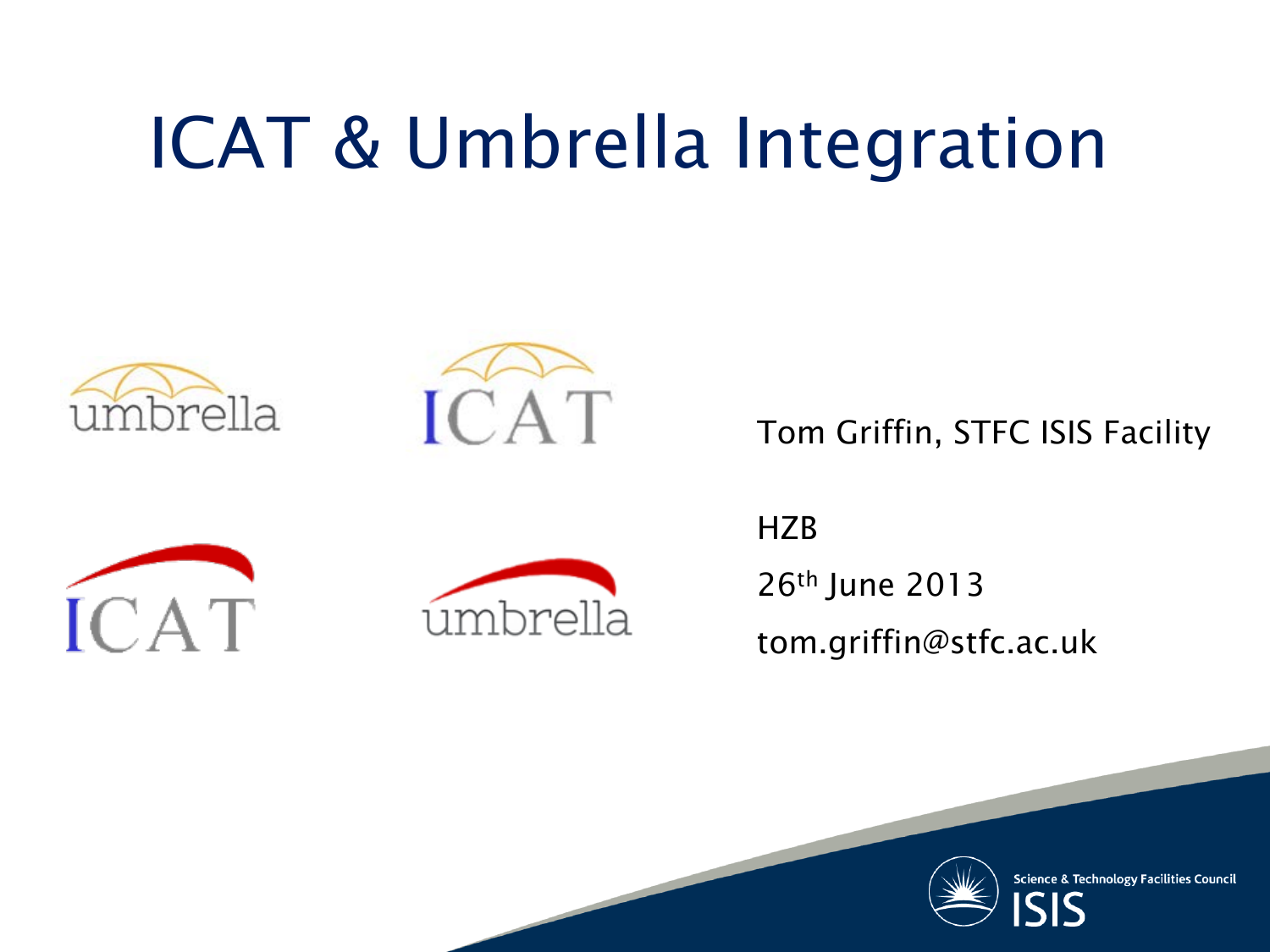### ……or

### What needs to be done so users can access their data in ICAT using their Umbrella account?



**Technology Facilities Counci**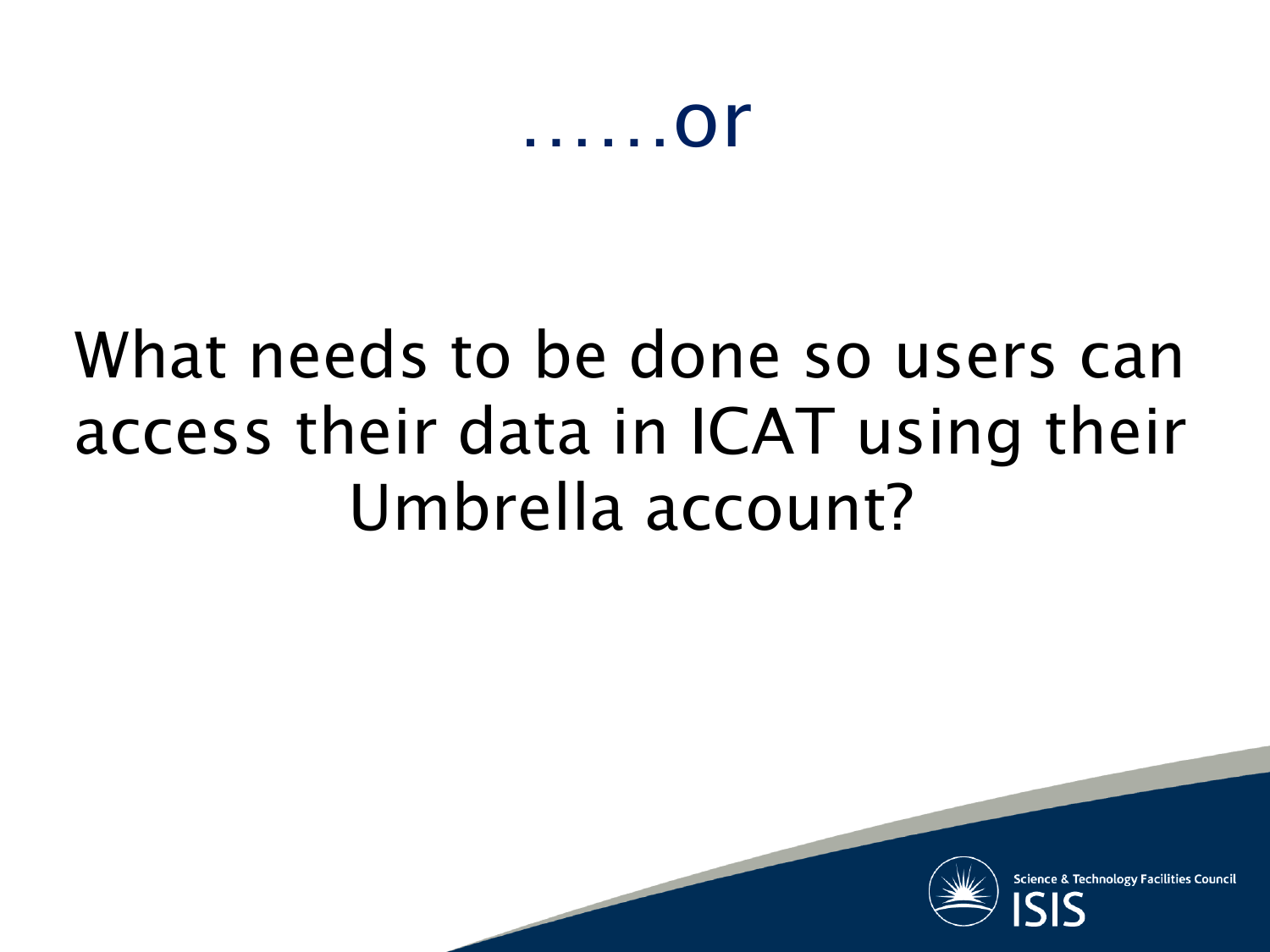## Scenarios

1) Real world – authorisation via user office

### 2) 'Toy' – direct ICAT <-> Umbrella

TopCAT cannot be responsible for much Other clients matter too

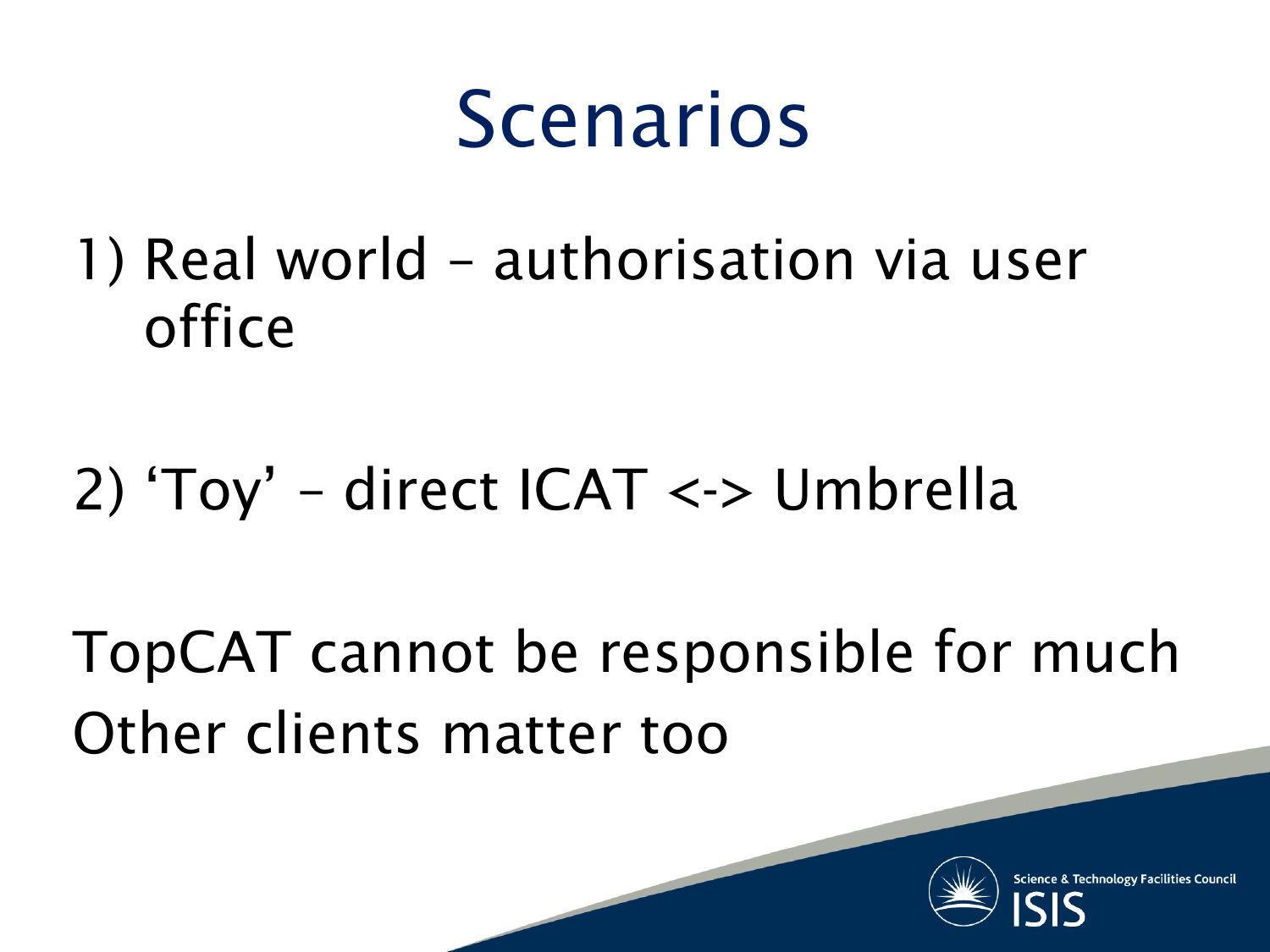## Real world - ISIS

- Users will always have local ids
- Multiple authentication routes
- Umbrella ID mapped to local id
- User office / Business system relates users to proposals

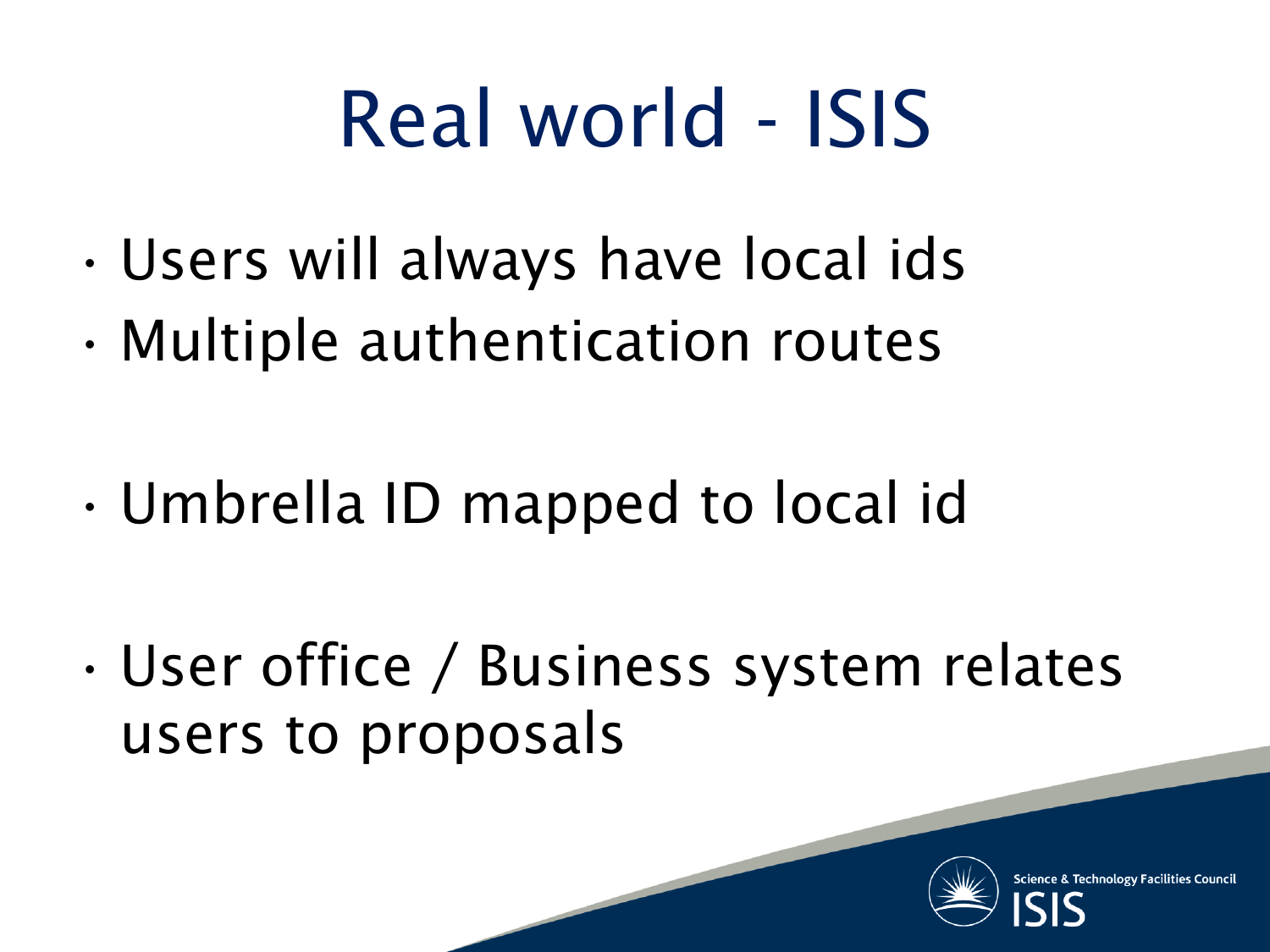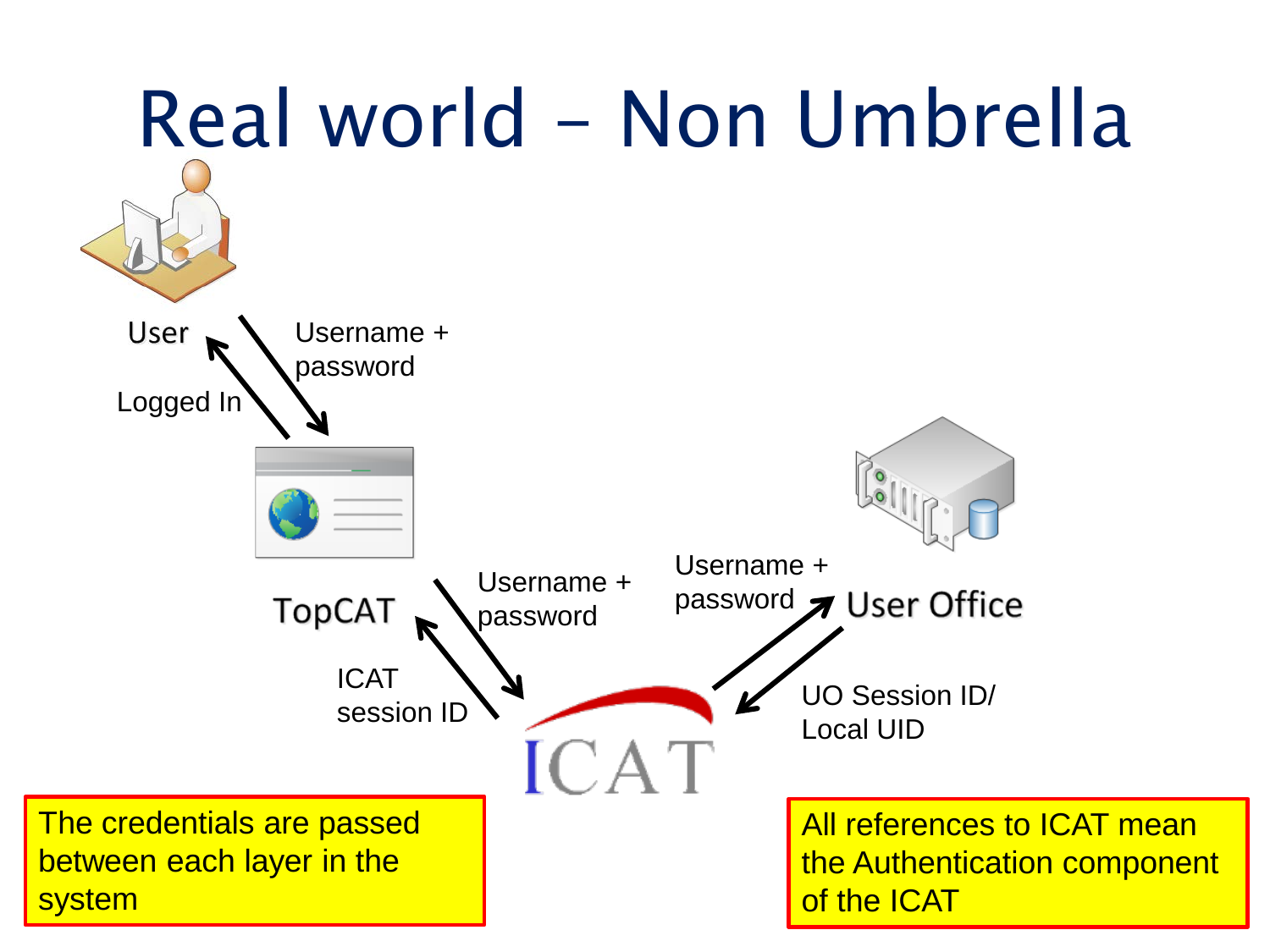#### Real World - 'Pure' Shibboleth

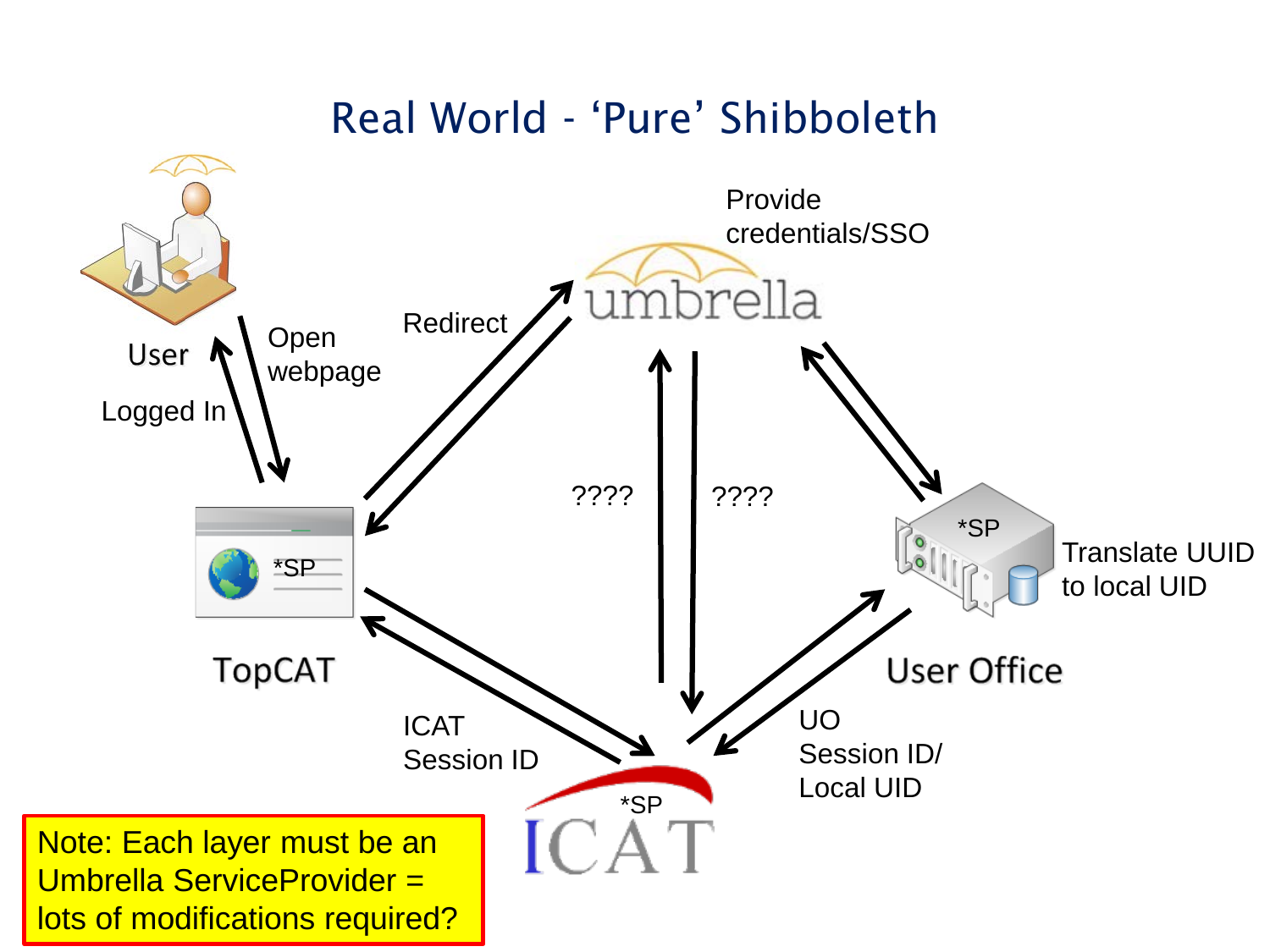#### Non Umbrella + UO Portal

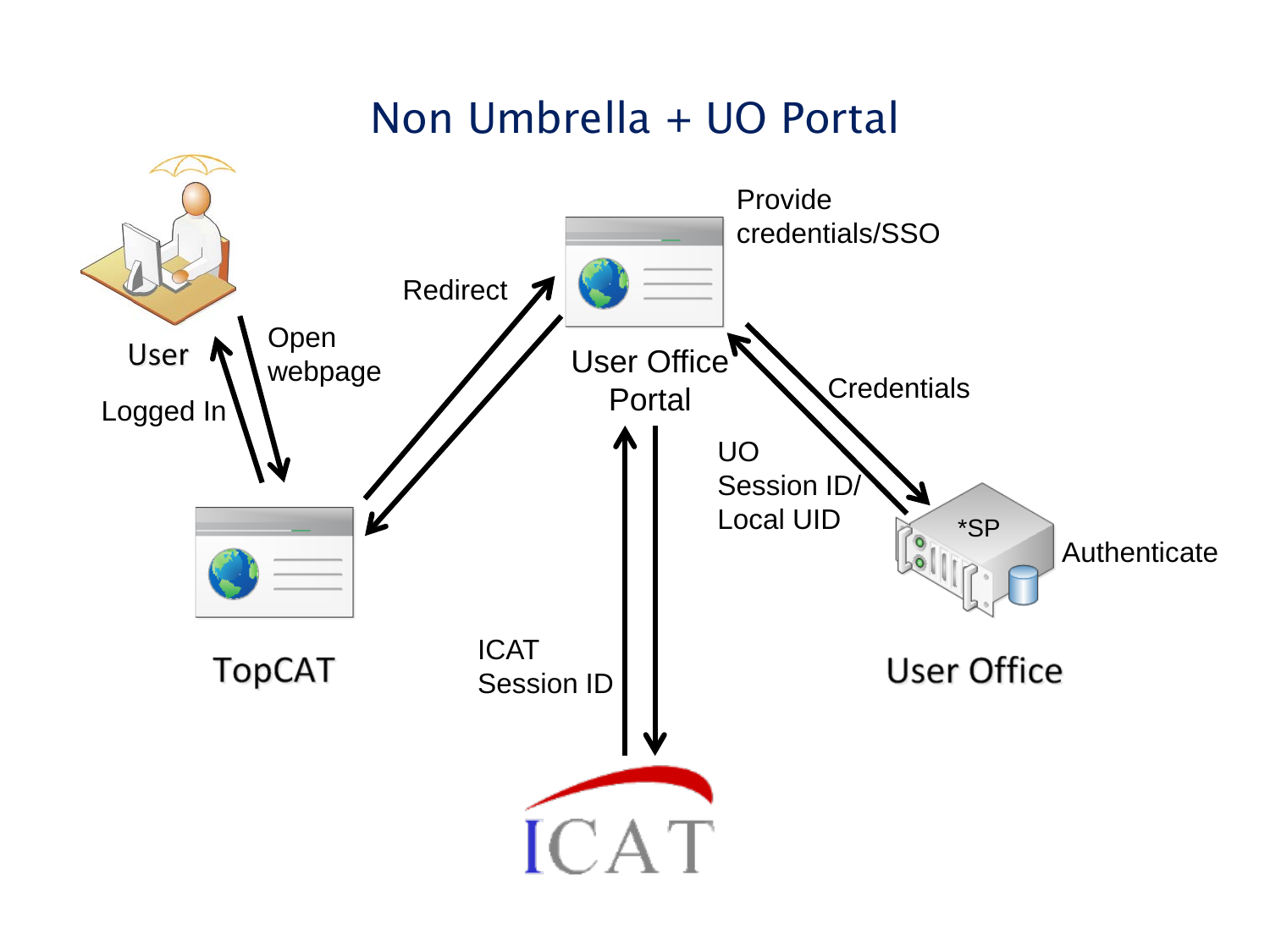#### 'Pure' Shibboleth + UO Portal

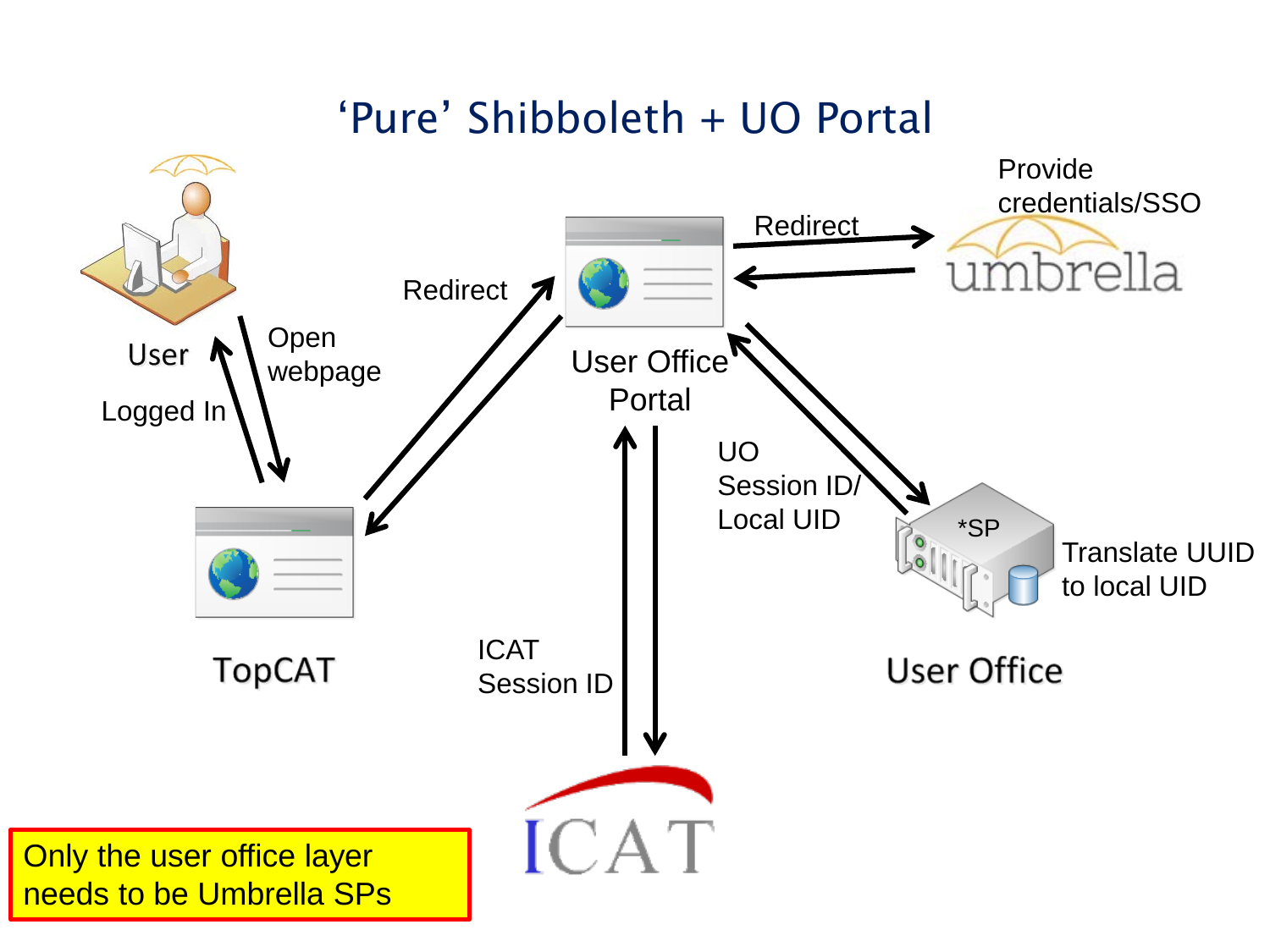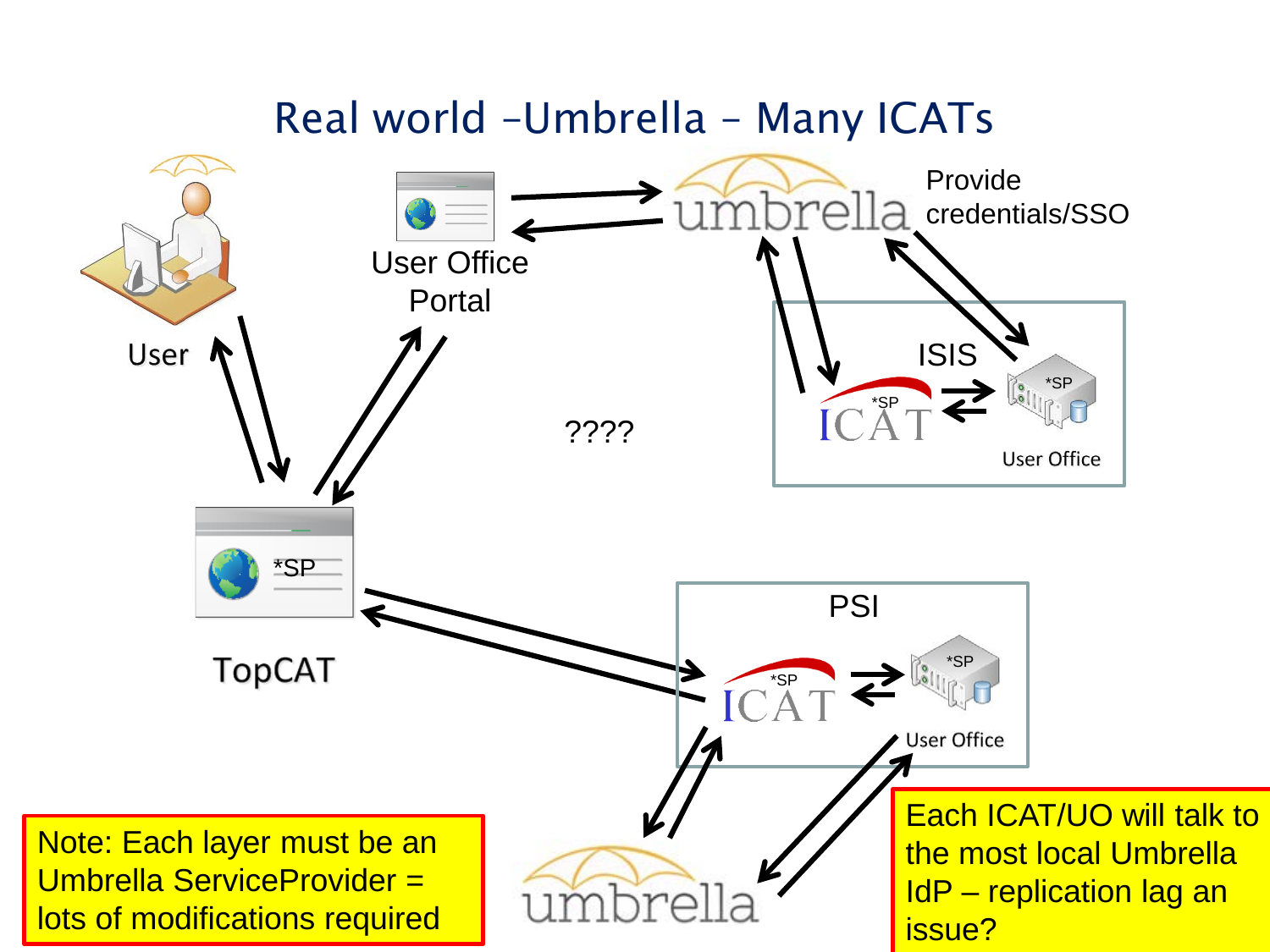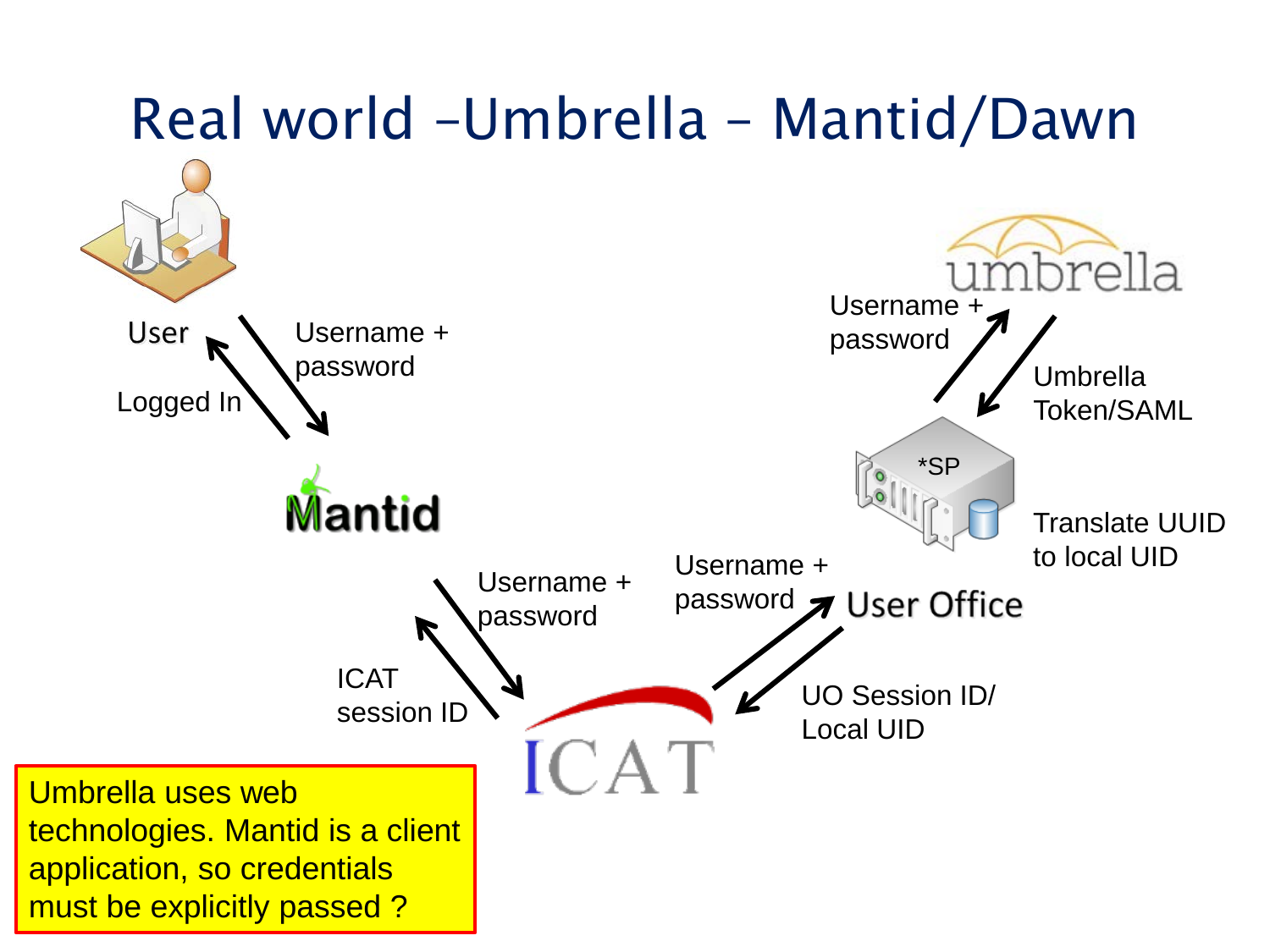# 'Toy' – Direct connection

- Extend the ICAT user database/authn plugin
- Add Umbrella ID as an attribute
- Allow any authenticated umbrella user to create a local account

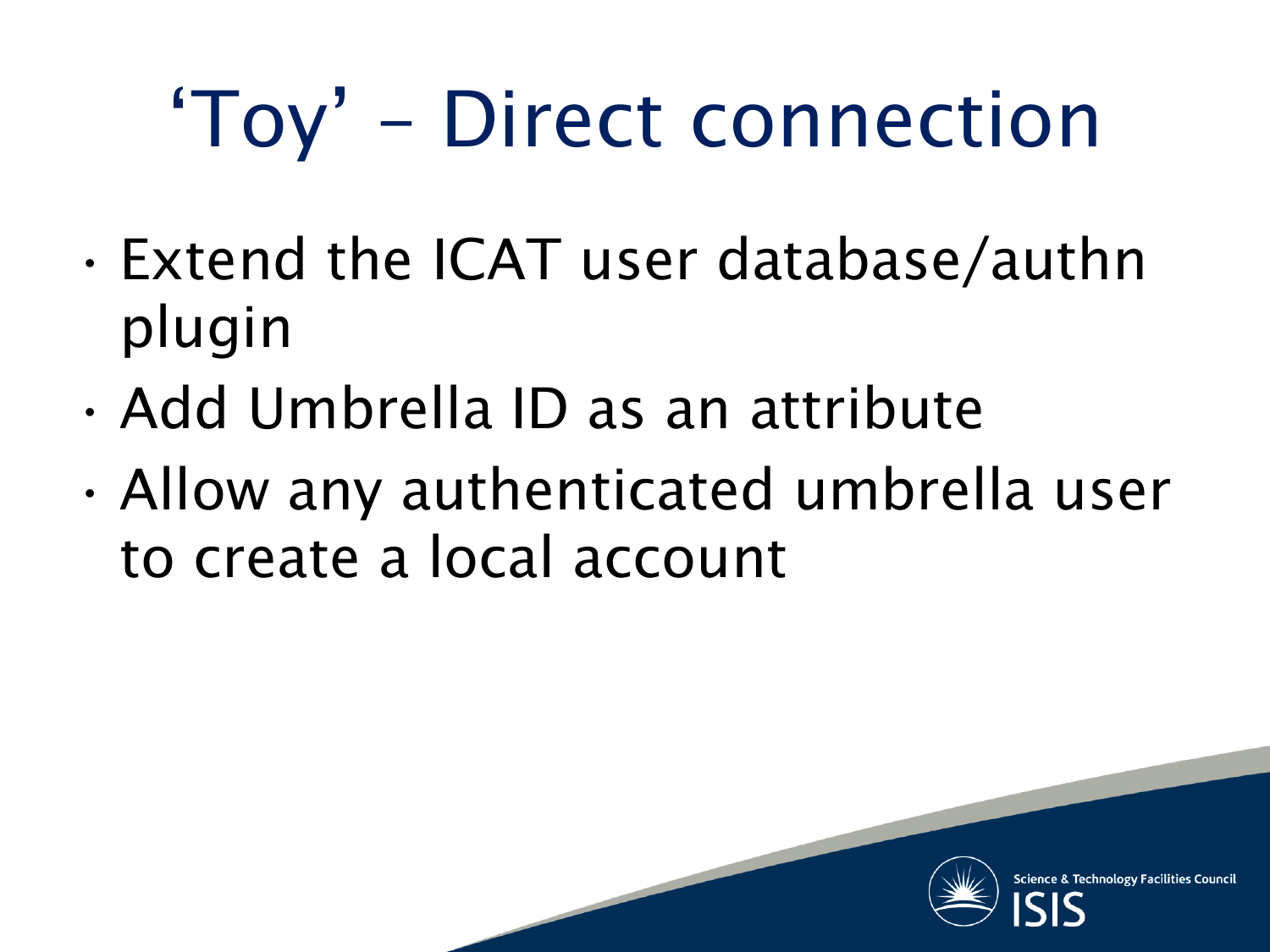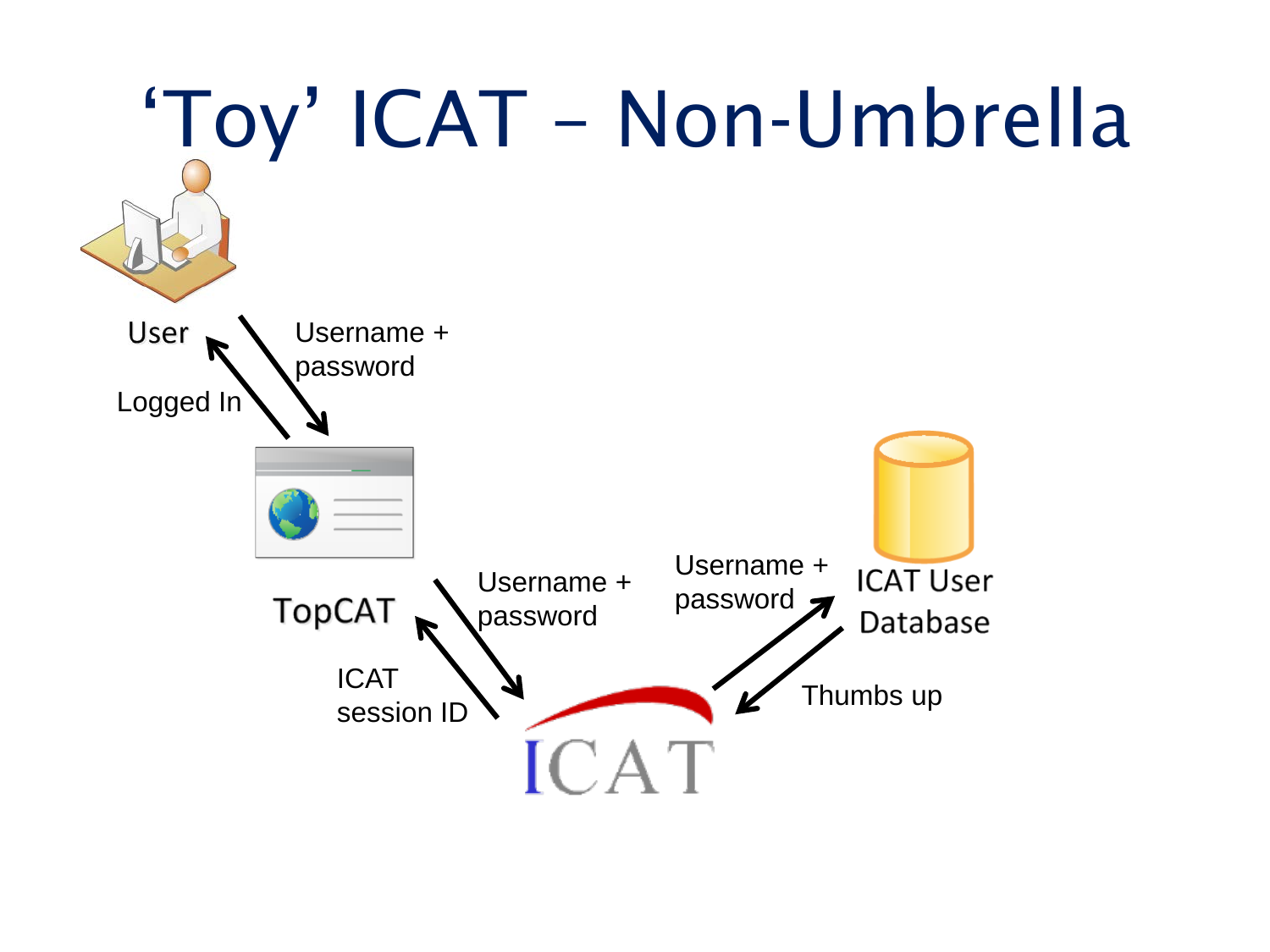# 'Toy' ICAT – Umbrella

| <b>Username</b> | <b>Password</b> |
|-----------------|-----------------|
| root            | Secret          |
| tom.griffin     |                 |
| mantid_test     | testpassword    |
| .               | .               |
|                 |                 |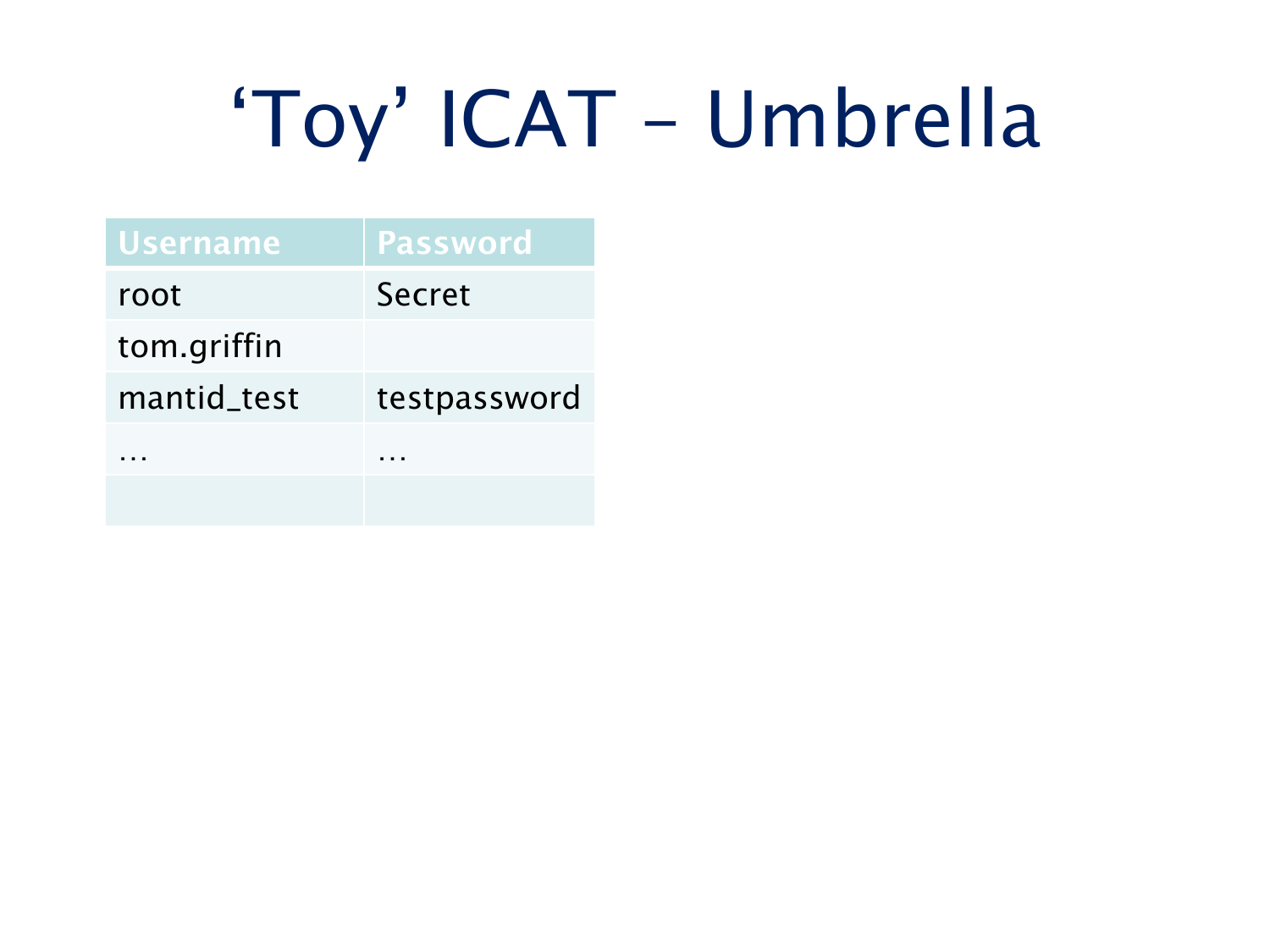#### Real World - 'Pure' Shibboleth